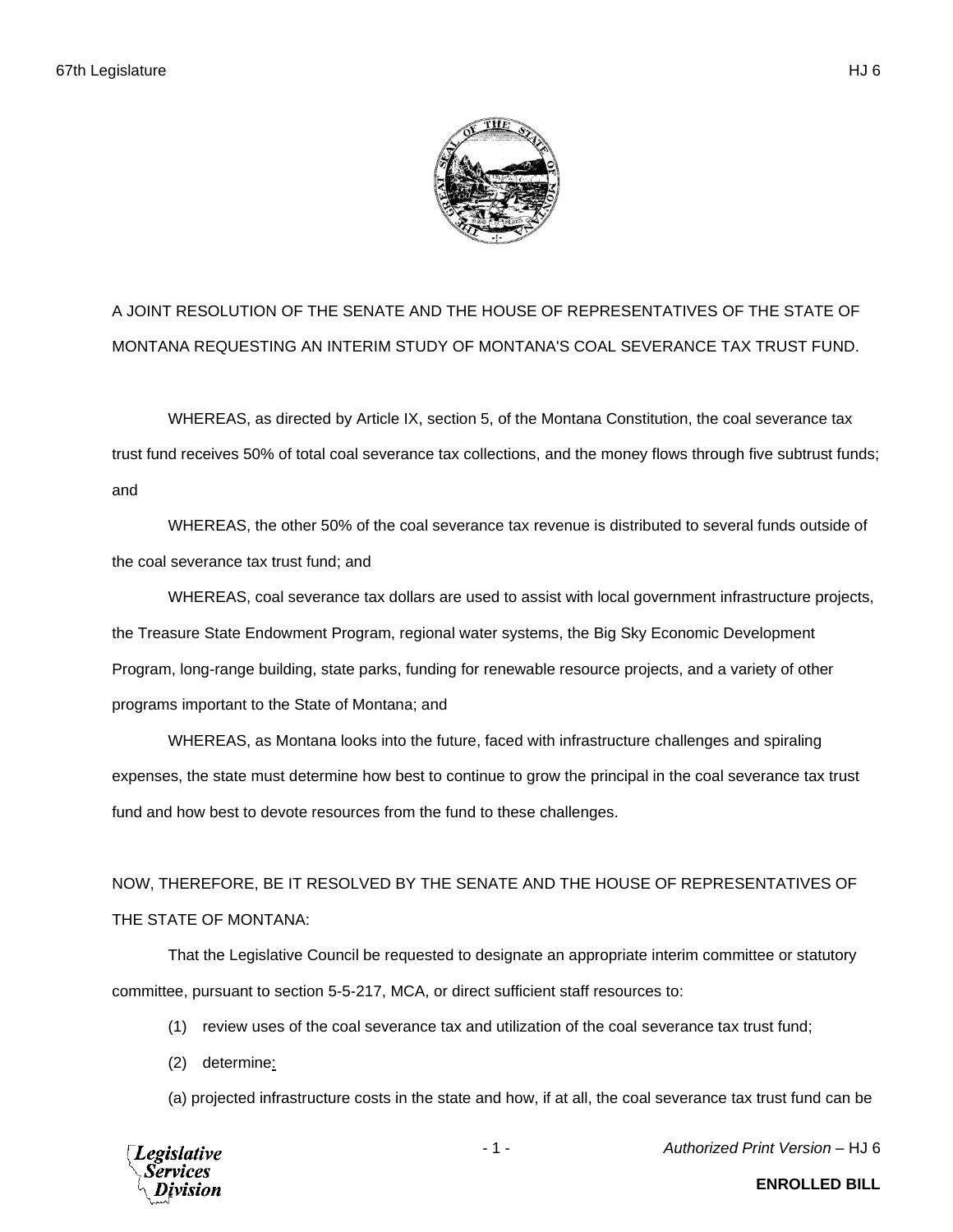used to pay for those costs;

(b) market and export opportunities; and

(c) long-term interest rates and future investment strategies;

(3) review forecasts for coal extraction in Montana and what those numbers mean for the coal severance tax trust fund;

(4) analyze energy resources in Montana and review potential severance or production taxes to assist in protecting the fund; and

(5) assess whether the Legislature should revisit the current allocations and uses of the funds.

BE IT FURTHER RESOLVED, that if the study is assigned to staff, any findings or conclusions be

presented to and reviewed by an appropriate committee designated by the Legislative Council.

BE IT FURTHER RESOLVED, that all aspects of the study, including presentation and review requirements, be concluded prior to September 15, 2022.

BE IT FURTHER RESOLVED, that the final results of the study, including any findings, conclusions, comments, or recommendations of the appropriate committee, be reported to the 68th Legislature.

- END -

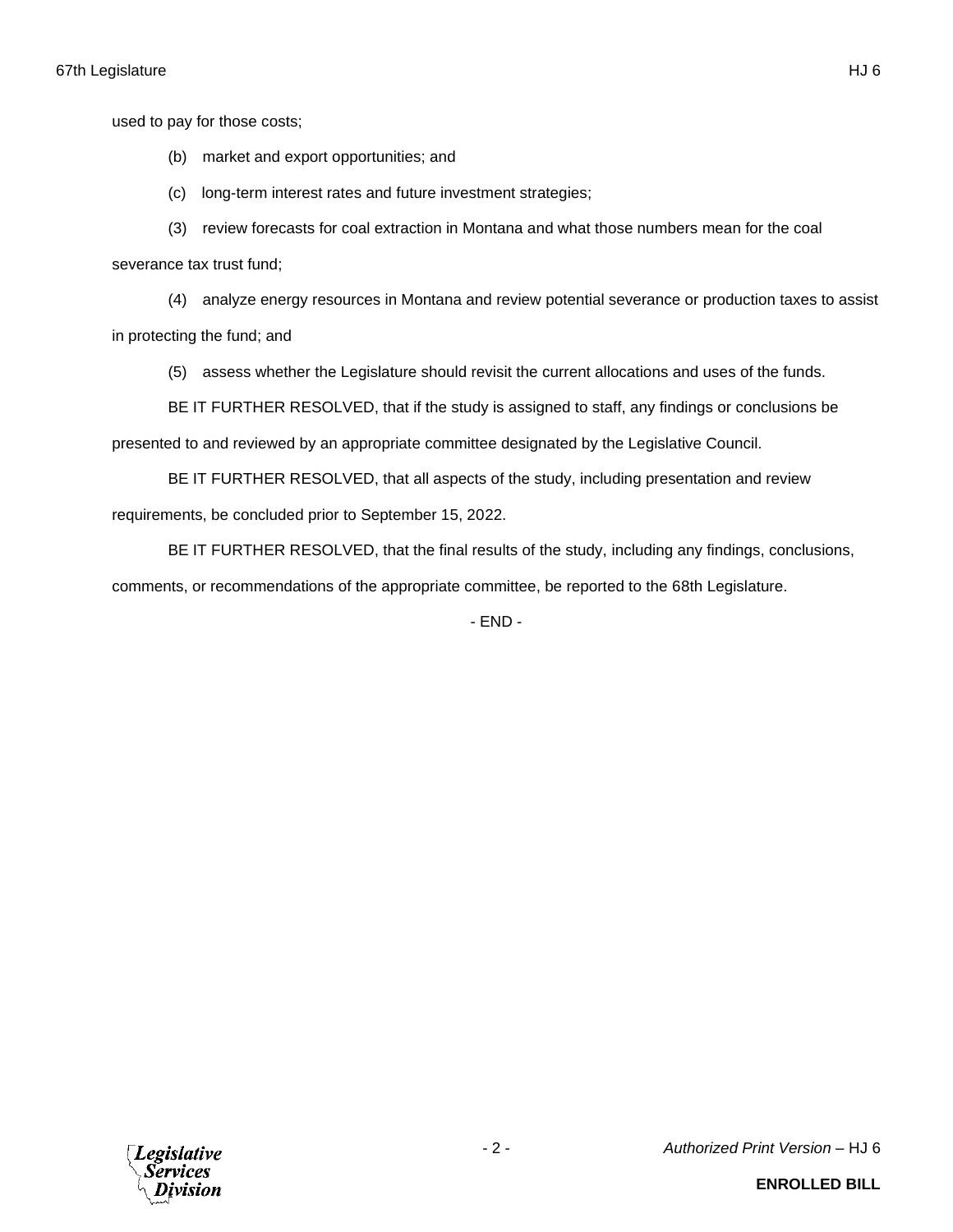I hereby certify that the within bill,

HJ 6, originated in the House.

Chief Clerk of the House

Speaker of the House

| Signed this | dav    |
|-------------|--------|
| $\Omega$    | - 2021 |

\_\_\_\_\_\_\_\_\_\_\_\_\_\_\_\_\_\_\_\_\_\_\_\_\_\_\_\_\_\_\_\_\_\_\_\_\_\_\_\_\_\_\_

\_\_\_\_\_\_\_\_\_\_\_\_\_\_\_\_\_\_\_\_\_\_\_\_\_\_\_\_\_\_\_\_\_\_\_\_\_\_\_\_\_\_\_

President of the Senate

| Sianed this |  |
|-------------|--|
| $\Omega$    |  |

\_\_\_\_\_\_\_\_\_\_\_\_\_\_\_\_\_\_\_\_\_\_\_\_\_\_\_\_\_\_\_\_\_\_\_\_\_\_\_\_\_\_\_